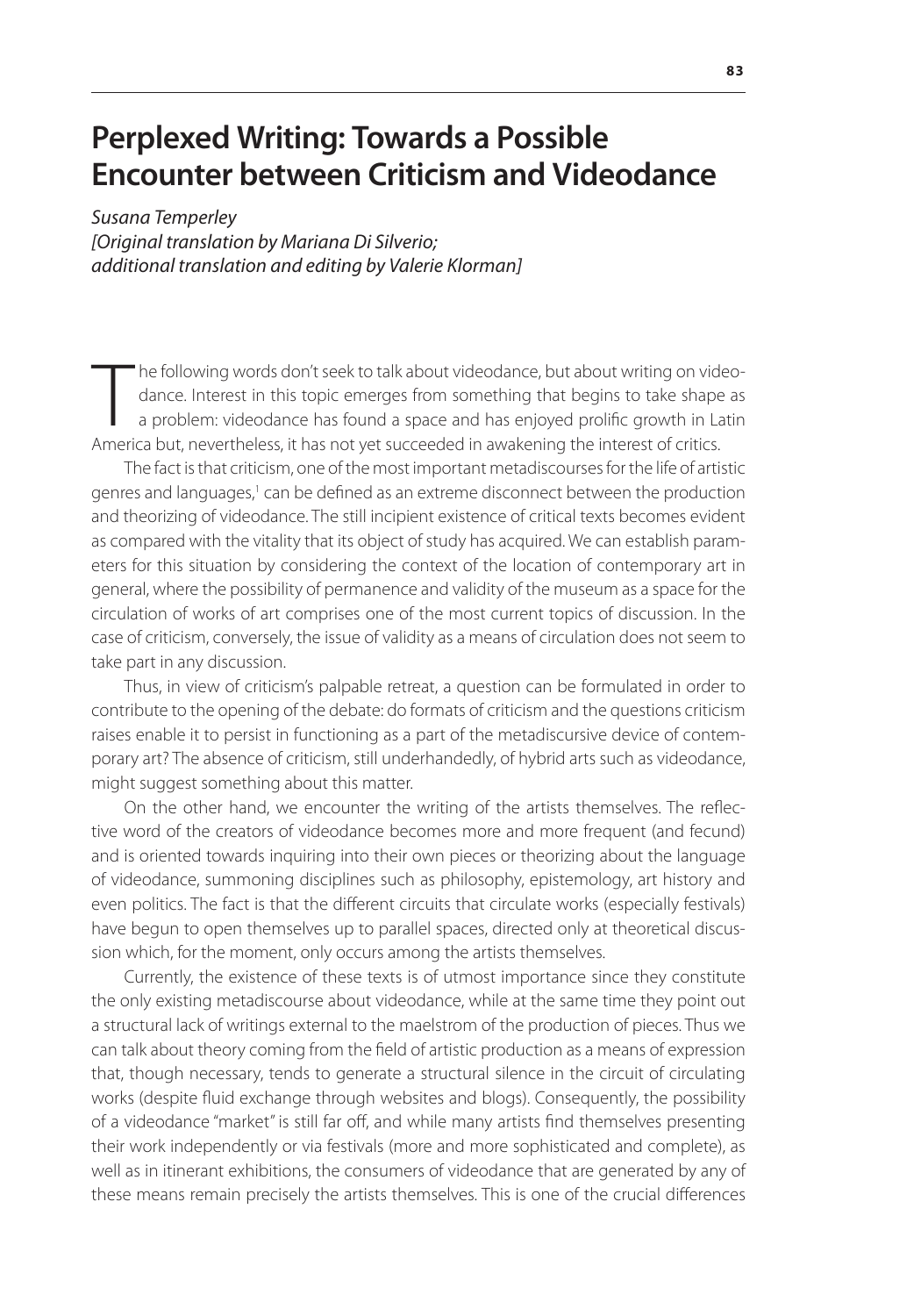regarding video art in general which is, somehow, being exploited in more "profitable" circuits opened up by large corporations in the technology world (mainly telephone companies) through a neo-patronage that, while it may generate controversies, nevertheless seems to take over a place that was empty before.<sup>2</sup>

To summarize, there is a space within theory that is unoccupied, but there is also another, which has started to mature and become systematized. The crucial point lies in the proliferation of writings stemming from the field of artistic production itself, which implies certain advantages but which cannot replace criticism in the specificity of its role.<sup>3</sup>

The existence of criticism that opens up the field to a professional or at least renewed reflection seems to be crucial. For that reason, and in considering this topic, another question emerges: if a criticism in videodance existed, what role would it have to play in view of this complex and still controversial artistic language? In order to attempt to answer this question, we will have to take into account that the existence of criticism determines to a large extent the importance of a mode of artistic expression in culture, since it contributes to the designation of the status of what it criticizes and circumscribes it as an autonomous space of aesthetic effects.

## **1. What Does it Mean to Be a Critic in Videodance?**

## **Resolutions**

According to Danto, the aesthetic considerations that govern our relationship with the pieces, and even the concept of art itself, are not ahistorical and at the present time we find ourselves in a moment of radical change: "We should think about art after its end, as if we were emerging from the era of art into something else, the exact shape and structure of which remains to be understood" (26).<sup>4</sup>

The author accepts that art is paradigmatically unpredictable, but further, particularly in this moment, we would be facing a structure in which "everything is possible." Thus, contemporary art is too pluralistic in its intentions and realizations to allow it to be captured along a single dimension and, therefore, art criticism should be as pluralistic as post-histor $i$ cal art itself<sup>5</sup>

How, then, do we understand "post-historical" criticism? Or, we should at least ask ourselves if it is possible to postulate lines of approach to contemporary works that allow us to continue defining criticism as a genre.<sup>6</sup> If criticism has the task of determining the historical structure to which the piece it criticizes belongs, as well as the meanings it conveys and the intentions it satisfies, then there is an effect of uncertainty that becomes evident from the beginning, since we are facing an historical structure in which anything is possible. That is, we lack a master narrative that serves as a reference to critics to answer these questions.

### **But Danto makes a proviso:**

Today anything is possible, in the sense that certain things were not possible for a European or an African in 1890. Still, we are locked in history. We cannot have the system of exclusionary beliefs that prevented artists in Europe from making idols and masks...But there are no forms today that are forbidden to us. The only thing that is forbidden to us is if they have the kind of meaning they had when they were forbidden to us. (65)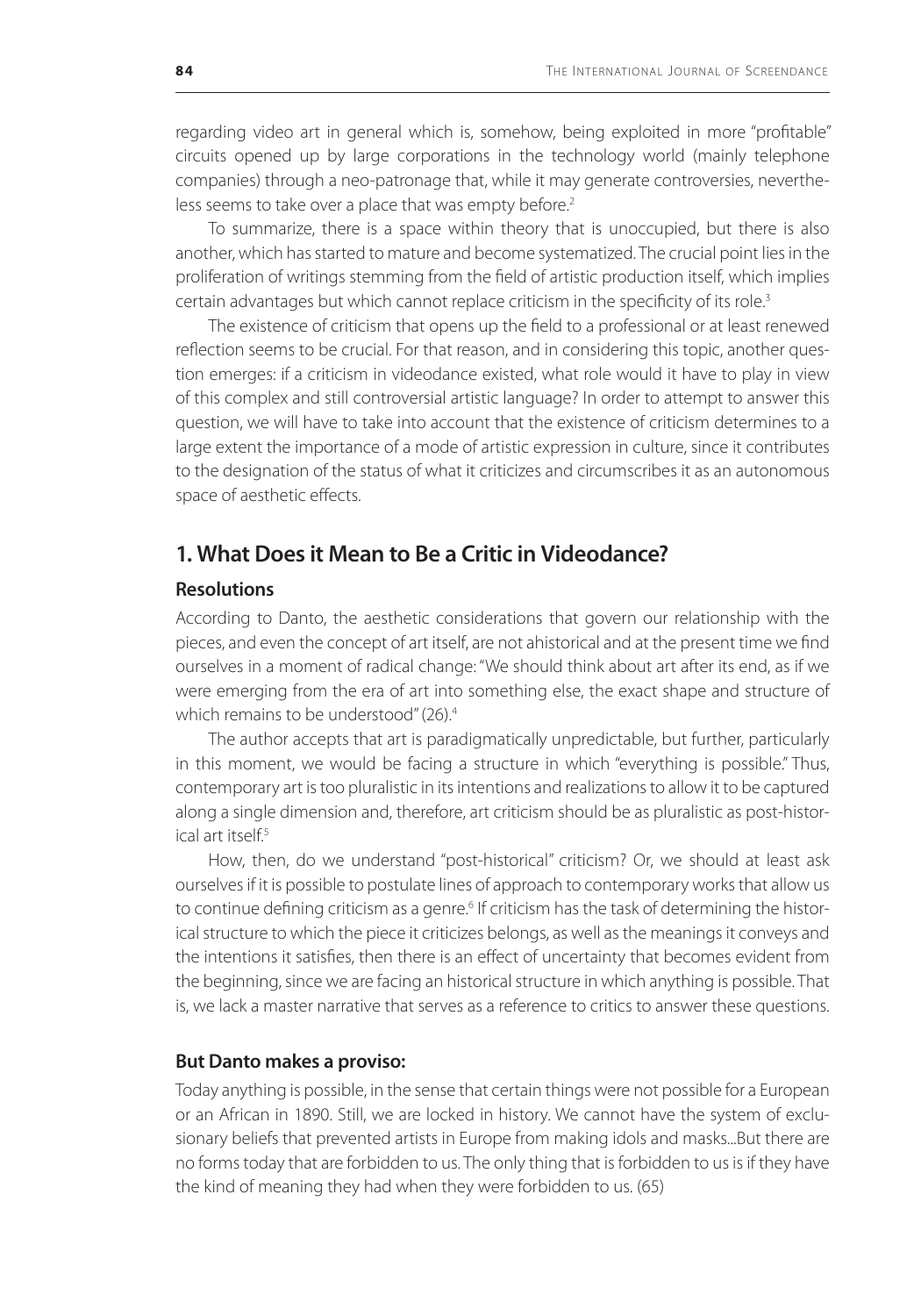According to this thesis, the emergence of a kind of criticism that is specialized in posthistorical languages such as videodance would confront an object of study characterized by freedom of form as well as newness and unpredictability regarding its "meaning," whereas criticism itself would be unthinkable outside of this "everything is possible" regime of beliefs.

This uncomfortable position that is presented to art critics of our time (either we call them contemporary or post-historical, it makes no difference) becomes evident in their own reflection. As the Mexican critic Cuauhtémoc Medina mentions:

Present-day art has to do with a territory that assumed (as an inheritance) a change in creative possibilities and in the dilemmas between those creative possibilities and discourses, images, sounds and social structures...Those of us who are inside this territory (criticism), do not understand more than those who are outside. Rather, we are open to the experience of having to build our relationship with these objects time after time, encountering pleasure in that moment of estrangement and learning.

Nobody teaches us how to develop it. The so-called experts become just as perplexed as everyone else. We probably cannot even do anything with what is being presented to us and precisely in the territory where we can establish dialogues between us, where we share our excitement, where the discourses are set up, is precisely that territory of perplexity...but we are not in a position to reject anything in the face of the condition of practices that are not held to any already known device.<sup>7</sup>

In the face of this scene, videodance critics, upon assuming their role, would confront in first instance the need to "resolve" the dilemma of their own position, since it is possible that they may not be able to do/say anything with what is presented to them as an object of reflection. At the same time, the critic won't be in a position to reject it in order to return to a safe place, to the place of those art forms that are defined by a traditional device.

# **1.2 Writing**

## **1.1 Concepts**

Now then, writing is the medium where critics *resolve* their position. And right here another problem appears. Barthes describes the act of writing as a sort of paradoxically tragic gesture:

Without a doubt I can select any such mode of writing today, and in sodoing assert my freedom, aspire to a freshness or to a tradition; but I can no longer develop it for any period of time without gradually becoming a prisoner of someone else's words and even of my own. An obstinate residue, which comes from all previous modes of writing and even from the very past of my own writing, drowns the sound of my present words. Any written trace precipitates like a chemical element, at first transparent, innocent and neutral, in which mere duration gradually reveals a whole past in suspension of increasing density, like a cryptogram. (25)<sup>8</sup>

The matter is that criticism of videodance confronts the task of "accompanying" and valorizing certain objects—which always live in a present characterized by the absence of limits in form—and as we have already seen, it is supposed to do it within that same historical structure. The critic must execute a writing of his own time, a time that is the same as the artist's (Barthes 9) but by means of signs that resist saying what has never been said before.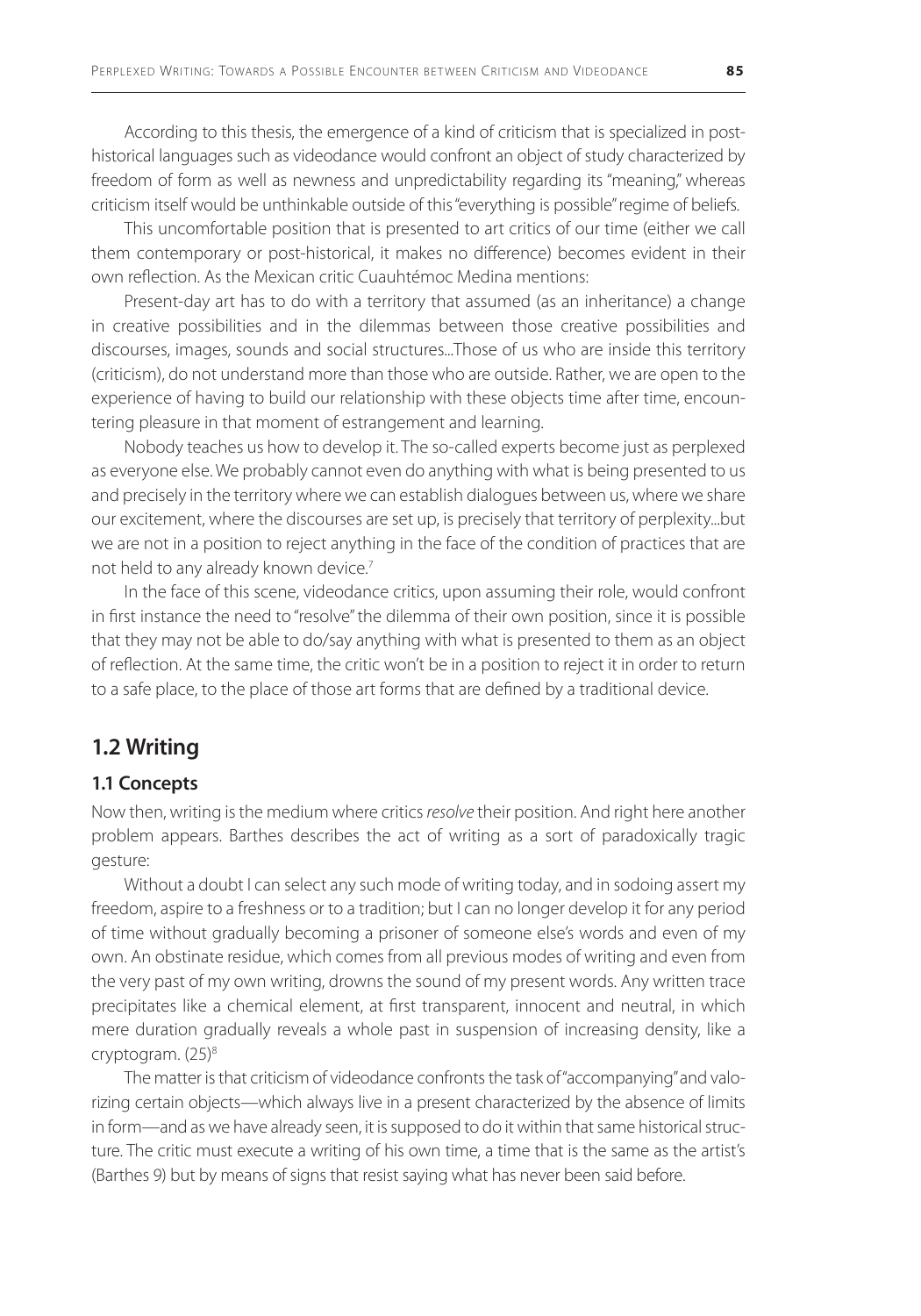Writing is a stale language which is self-contained and is in no way meant to entrust its own duration to a mobile series of approximations, but rather, on the contrary, it must impose, in both the unity of its signs and what is leftover by them, the image of a kind of speech that was constructed far before it came into existence. (Barthes 26)

So, to talk about something it is necessary to name it, and words designate, define and demarcate what is possible to be said. Art could be "anything" as defined by Danto, but criticism, even post-historical criticism, cannot talk about it in any kind of way. So, supposing that there exists or could exist someone so (irresponsibly) tenacious as to undertake the task of critiquing videodance, how could this individual analyze with limited language something that does not have any limits?

In other words, the criticism of videodance could be a kind of writing that arises from perplexity but that can never be imprecise or ambiguous without distorting its own character. With that being said, one aspect appears where it is possible to situate oneself in order to begin to escape from such difficulties: the permanent redefinition of concepts.<sup>9</sup>

It is already known that criticism will have to maintain a particular vision in order to assess different "types," whether those works center on technological experimentation (the eagerness for discoveries about new possibilities in movement and form, without entirely losing the aesthetic character), or on expressiveness, poetics and "humanistic" content or social context. Yet even above each one of these aesthetic lines, however, the critic will face, every time, a work that is different in its form, its grammaticality, in its unique being, that at the same time and without specifying how, is a part of a group (which a priori can only be characterized as "all the pieces like this one"). Here is where the writer will have to be able to propose beforehand a series of concepts through which something *true* can be said about a piece of videodance. So it is a matter of managing to develop concepts that are capable of being transformed according to each object and each position that writing may assume in the face of it.

The need for accuracy becomes abysmal (but not unthinkable), and for that reason, every time critics undertake a new object, they must subject the notions they use in their writings to permanent examination—from which the idea of a *body* intervenes in a videodance, in which aspects of the discipline are emphasized by choosing the term videodance and "dance for the camera", and even beyond that, because, certainly, it will be necessary to ask oneself about the meanings of *device*, *movement* and *space* that are present in the piece. And this, just to enter into the analysis - and many times, to create other new ones especially formulated for each case.

A signal then: the permanent reconceptualization of the notions that define and will continue to define the language of videodance becomes necessary, but before that, we must be able to create them.

## **Common Places**

Now, we are faced with another problem to be solved: the freedom of the object tends to have repercussions on an abuse of the "common place" and on crystallized metaphors (*catachresis*). These appear as a symptom of the weakening of criticism in almost every other contemporary artistic language, from which videodance criticism still escapes simply because it lacks systematicity. Nevertheless, while they blur the writing, clichés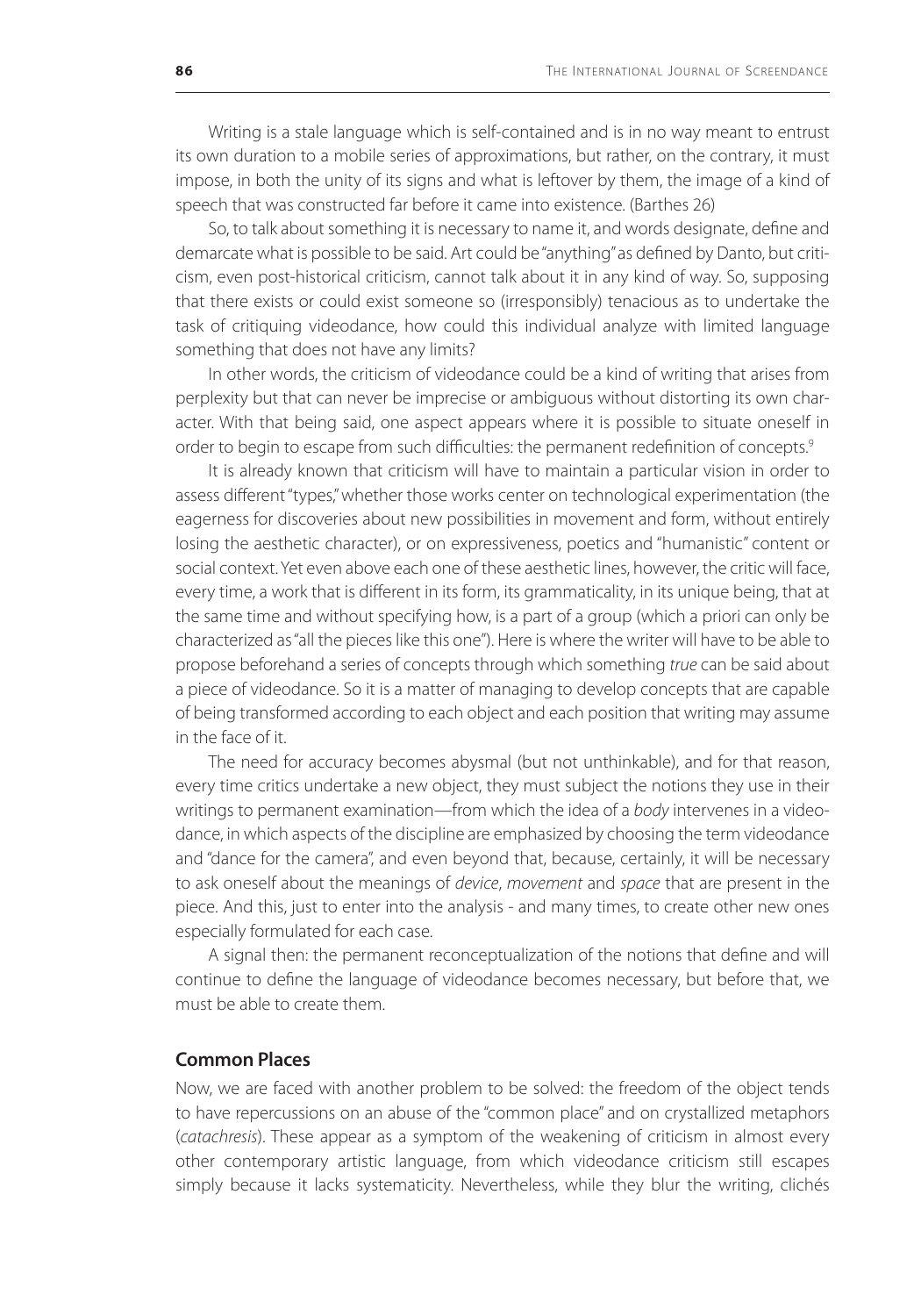and stereotypes are an intrinsic part of every reflection about art that emerges and seeks to mature, since they support the exchange of ideas and dialogue between critics and readers<sup>10</sup> in the same way that floats are useful to the castaway.

Thus, common places and catachresis, are also being outlined in the case of writing about videodance, hence, pausing for a moment to think about them can turn out to be an interesting experience: What can be said through formulas such as: the "manipulation of the image," the "exploration of the landscape of dance," the "symbolic appropriation of space,""dance experience,""synthesis between dance and image,""an involving experience... in which the audience becomes submerged," and the frequently cited "dialogue between camera and body"?

Crystallizations themselves that also crystallize a referent, common places, "are the effect, in their argumentative appeals, of the inertia of cultural memory" (Steimberg 4) and thus, they appear as a will that orients itself toward a past and therefore, in the opposite direction of the language that is its object and which is characterized by the complexity and the search for specificity in an unpredictable context situated somewhere between the present and the future.

Now another signal can be incorporated: the need for a permanent, alert position in the face of the very terms and phrases that define the language of criticism and that also act as rhetorical indexes of genre, while threatening their function *as a period of time*: saying something about an object that resists even being named.

#### **Taking Stock**

Defined by a double contradiction, one relating to the continued existence of a common place (which tends to eliminate particular reflection and complexity, while nothing can be communicated without it), and another one based on the ambiguity of concepts (the signs that limit what is possible to be said while there is no way to say anything without them), we glimpse a possible existence of a metadiscourse about videodance that seeks to endure beyond its own fatality: not only as writing but also as criticism, to the point of running the risk of finding itself in a place as tragic as that of silence in the face of a work of art.

The lines above give a report on a criticism of videodance that is still incipient, almost absent, but which already shows traces of its "post-historical" condition because it confronts the difficult if not impossible task of practicing the act of writing in order to assess something that often ends up being so novel that there are not yet any words to qualify it.

Thus, perplexity and writing are the places between which post-historical criticism and its object are developing. If videodance enables the perplexity of the spectator, it is fertilizing criticism's soil; and if criticism manages to change into something else—in such a way that it could modify the parameters that have historically defined it—its constitution as an accompanying metadiscourse of Videodance will be possible.

"The only reality, Foucault used to say, is not in words nor in things, but in objects. Objects are the result of that encounter between words and things" (Paraphrased in Danto 40).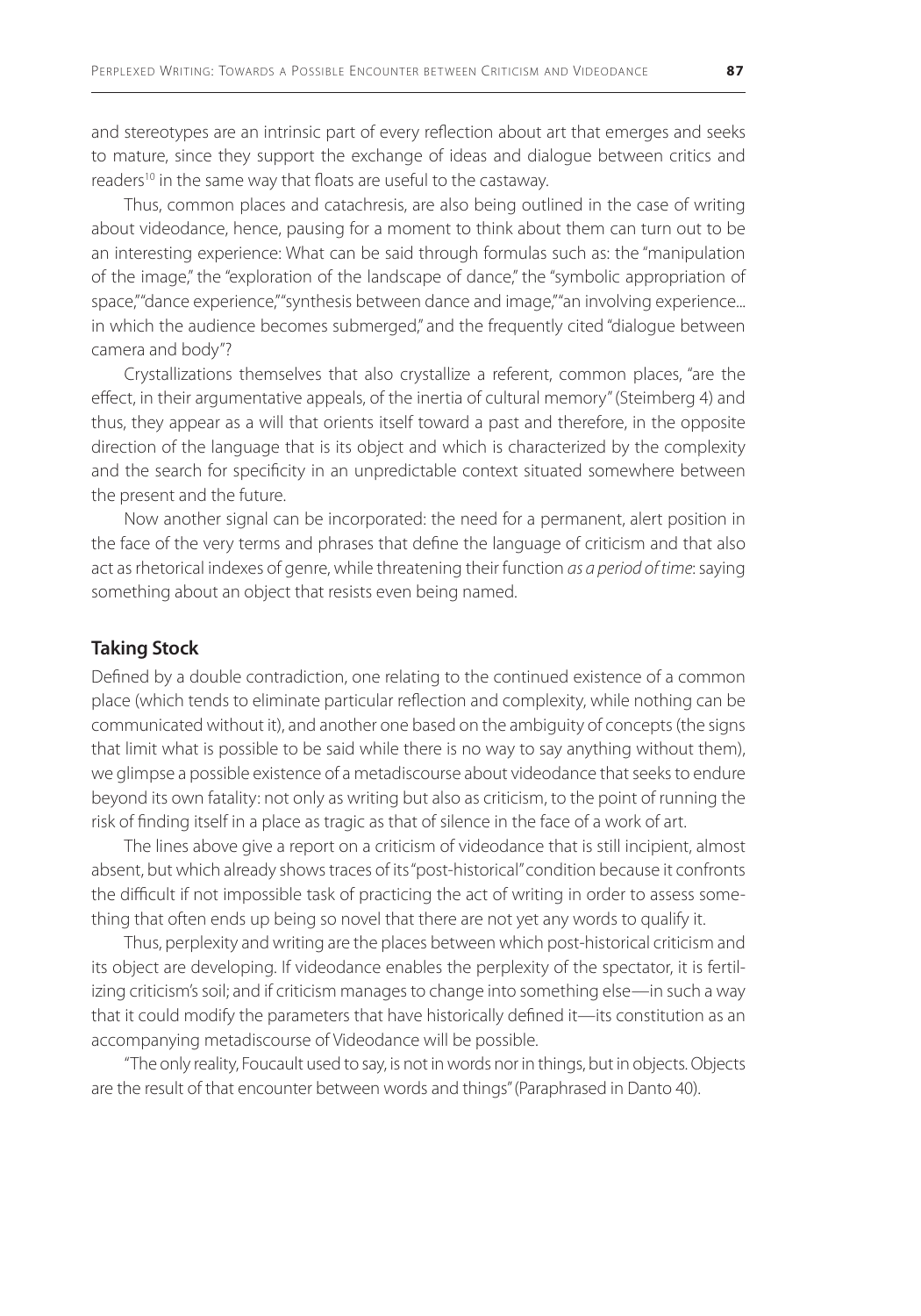# **2. Reflections on the Word of the Artist**

#### Koldobsky points out that:

... the last few decades of the 20<sup>th</sup> Century are the result of redefinitions about works of art, the practice of art and its relationship with other social practices impelled in that period, that is, that from now on, the legacy of an accompanying word by an author does not come to be strange, beyond the form that it takes.<sup>11</sup>

This is, perhaps, an interesting point to explore in videodance in its historical context, and even, tangentially, the "post-historical" role<sup>12</sup> of the videodance artist since whether it is about an *accompanying word* or the development of a novel function, the fact is that, at the present time, theory dedicated to reflection about this aesthetic practice finds itself almost exclusively under the control of the artists themselves.

Now then, I will refer here to the theory we could define as "auto-reflexive" and which is presented as a "reading deciphering key" for the piece itself but also as a guide for the comprehension of the language of videodance. If we take a panoramic view of Latin American writings of the last few years, two large groups emerge, oriented by a defined function (which can appear explicitly or not in the discourses themselves):

- 1. The works, belonging almost exclusively to audiovisual artists who navigate the waters of videodance, which propose, as a principal task, to inquire about the technical possibilities of the camera (framing, movement, editing effects, etc.), with regard to a time and a space tied to an object-body or to a body as a material that can be manipulated. These writings "organize" the techniques of images, tested out in their own productions, as well as the effects achieved by their application. They do so in such a way that they appear as a sort of "handbooks" legitimized in their own experience and directed towards the search for new possibilities of production and expansion of the limits of videodance above and beyond what has already been made and seen.
- 2. Those writings whose authorship corresponds mainly to individuals trained in the art of movement, which raise questions of epistemological and philosophical nature about the concept of the body, have a role as a subject or as an object in the always changing and troubled relationship with the camera, or the essence of videodance as a hybrid language, among others. In many of these essays, quotations about production itself and even the personal experience of the artist are included, either as a way of exemplifying the thesis involved or through paratextual reference.<sup>13</sup> Regarding this last group: the paratextual reference of the piece itself generates an inversion in the relationship between theory and works, since the inclusion of quotes transforms writing into a complementary element to the videodance piece. Thus, it proves to be useful for deciphering the codes that allow us to understand which concept of body, movement and Videodance comes into play in it or at least, in the artist's thought in the course of the creation.

With that said, considering the permanence of these two main lines of theoretical reflection, we take as a reference the canonical institutional training (film school or dance academy) of the authors-artists who, nevertheless, navigate the seas of an elusive art, characterized by collage and fragmentation, and the inter- and trans-disciplinary.

So, this can give way to this question: Is the word of the artist really auto-reflexive? Or, in other words, is the artist occupying a place in theory that can be illustrated by the metaphor of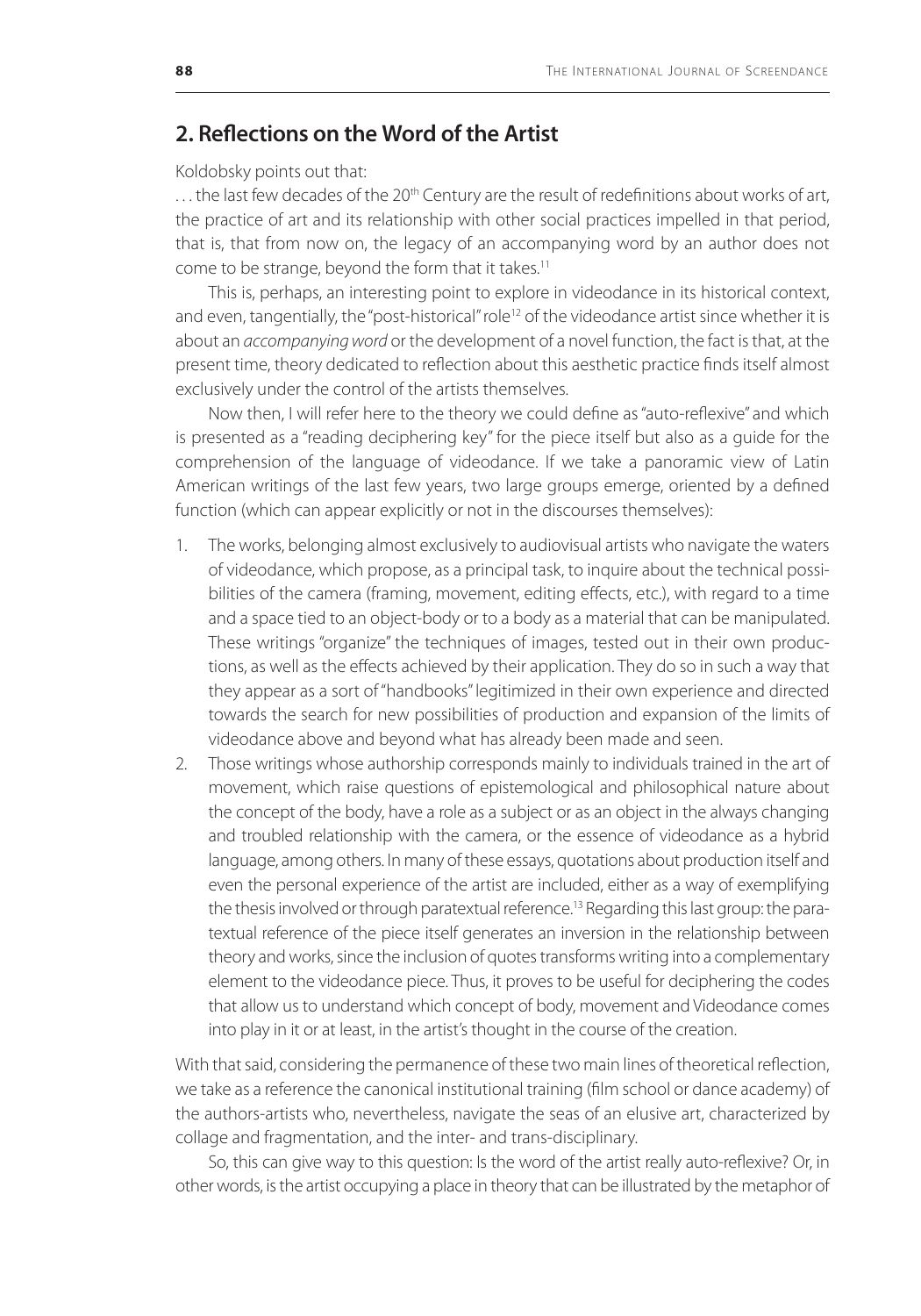"the snake that swallows its own tail"? The answer seems to be, initially, affirmative. Nevertheless, it stands out as a sign or as a symptom in the current theoretical production of videodance, the presence of a new model of artist-writers who, without denying the first gestation mould (having been educated in a "pure" art), situate themselves to write in that same undefined place which enables them to shape their pieces through a code of their own.

Thus, the growing tendency toward disciplinary crossings (in the case that we are currently engaged with—artists who leave the camera in order to be performers of their productions and the other way around) has repercussions on theoretical reflection and enables individuals to talk about their works, but "from another place." Not only, that is, from the other side of the street from their experience in image or dance, but moving away from the center of the scene (these subjects allow themselves to reflect on the others' work and even about the work of artists from other regions) always looking for something beyond themselves and beyond what the field offers to their ability to create.

# **2.1 Taking Stock**

The writing of the videodance artist insinuates, sometimes, a subject that over the course of a canonical education has first acquired resources from other artistic disciplines, from theoretical reflection, and even from performances that do not appear to be linked in any way to the field of art and aesthetics.

This artist-writer is more a free inhabitant of the world and of languages than a disciplined scholar. So there is *a* theory, which belongs to this videodance creator—whose location cannot be entirely defined, riding on a horse between manifesto, criticism or simple literary expression—which "says much more" in that attempt to place his or her own artwork in a narrative whose existence is already marked by the absence of a master narrative.

#### **Notes**

- 1. Steimberg, Oscar. *Semiótica de los medios masivos*. Buenos Aires: Atuel, 1993. Print.
- 2. Another one is the bid made by some authors of videodance in featuring their pieces through independent film festivals, as is the case of *5* (*cinco*) by Jonathan Perel, present at BAFICI 2008 in the category of short film. In this case we can think about the incursion, which is to some extent successful, of this hybrid art in close discursive circuits but not in its own.
- 3. We refer to the role that criticism traditionally assumes, this being an essential part of the production, distribution and consumption chain of artistic products and, in this regard, being an audience builder. See Traversa, Oscar. *Cine: el significante negado*. Buenos Aires: Hachette, 1984. Print.
- 4. Danto, Arthur. *Después del fin del arte*. Buenos Aires: Paidós, 1997. Print.
- 5. Danto sketches the master narrative of the history of western art as an era of imitation followed by an era of ideology (in which philosophy explains art), followed by our post-historical era ". . . in which we can say, with qualification, anything goes" because it is the end of the master narrative.
- 6. Stemming from the operations it carries out, this is "to inform about the current state of art and to classify discourse focalized within a historical series both in what it resembles as well as in what it differs from it." Koldobsky, Daniela. "Sobre la conflictiva metadiscursividad de las artes visuales a partir de las vanguardias." *AAS: Actas del VI Congreso de la Asociación Argentina de Semiótica*. Buenos Aires, 2005. 3.
- 7. Medina, Cuauthémoc and Mar'a Minera. *Cr'tica de Arte Contemporáneo. Conversación entre cr'ticos*. Web. <www.letraslibres.com> (audio register).
- 8. Barthes, Roland. *El Grado Cero de la Escritura: Nuevos Ensayos* Cr'ticos. Buenos Aires: Siglo XXI Editores, 2005 (1972). Print.